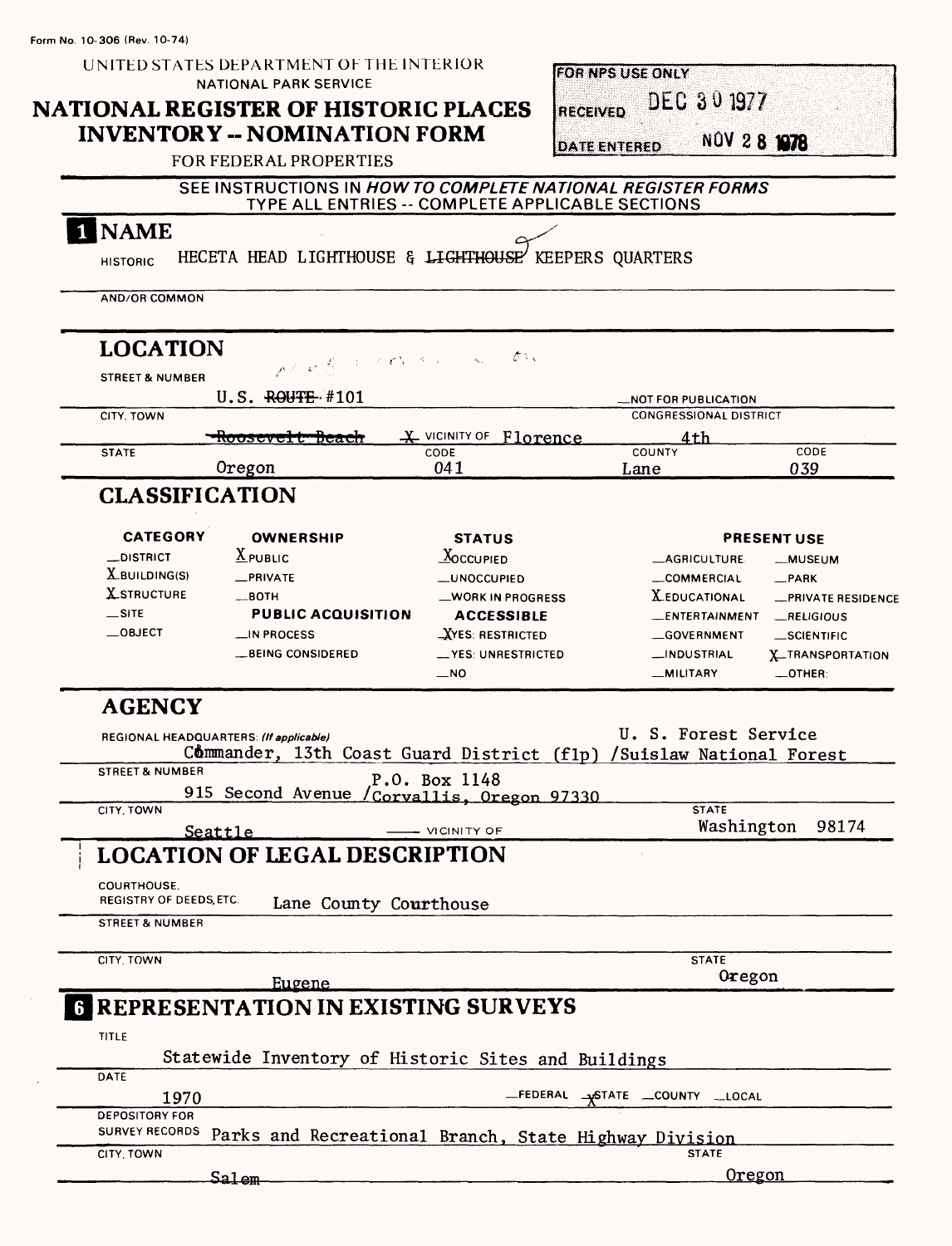# **DESCRIPTION**

|                                              | <b>CONDITION</b>                              | <b>CHECK ONE</b>               | <b>CHECK ONE</b>                          |  |  |
|----------------------------------------------|-----------------------------------------------|--------------------------------|-------------------------------------------|--|--|
| <b>EXCELLENT</b><br>v.<br>∡eoop<br>$_F$ FAIR | <b>DETERIORATED</b><br>__RUINS<br>__UNEXPOSED | __UNALTERED<br><b>LALTERED</b> | CORIGINAL SITE<br>$\equiv$ MOVED<br>DATE. |  |  |

DESCRIBETHE PRESENT AND ORIGINAL (IF KNOWN) PHYSICAL APPEARANCE

The lighthouse is a three part structure comprised of workroom, passage<br>and tower. It was built about the same time as the Umpous Lighthouse 28 miles It was built about the same time as the Umpqua Lighthouse 28 miles to the south, apparently using the same drawings and specifications.

The tower is a conical stuccoed brick masonry structure with sandstone trim at the base, window enframents and cornice. The diameters of the tower are  $24'$  - 6" at the ground,  $19'$  - 6" above the base and  $15'$  - 6" below the cornice. The height of the masonry tower is 42 feet from the floor of the tower to the floor of the lantern.

The lantern has sixteen sides and is glazed with rectangular panes in three tiers. A simple wrought iron railing surrounds the lantern above the stone A simple wrought iron railing surrounds the lantern above the stone cornice of the tower. The lantern is topped with a metal ball ventilator 2' -6" in diameter.

The cast iron stairway was lighted by two large windows, the lower facing South and the upper North. These windows have been infilled with brick masonry as a preservation measure. The watchroom below the lantern is lighted by four windows (1/1D.H.) alternating with recessed panels.

The small passage, masonry walled, is  $6'$  -8" wide (ext.-ext.). It was lighted by one 'wifidow (4/4 D.H.) on each side.

The exterior dimensions of the masonry workroom are  $12' - 2''$  (N-S) by  $16' - 2''$ (E-W). Access from the exterior is gained up masonry steps through a door on the North side. Light was provided by two windows (4/4D.H.) on the opposite side. A fireplace occupied the East wall.

The exterior of the structure is well executed and endowed with interesting<br>details. The tower rises from a nine foot high base formed by two belts of cut The tower rises from a nine foot high base formed by two belts of cut stone work Separated by a stuccoed drum. A band of large moulded modillions terminates the masonry below the lantern. The workroom walls rise above a stone base and terminate in sloped stone-capped parapets at the gables. Keystones and rusticated window sills add interest to the openings.

The first order lens with eight bullseyes was illuminated originally by a five wick coal oil lamp to generate 80,000 candle power. The oil lamp was superceded by a gas burner in 1910, which, in turn, gave way to electric power. The present source of illumination is a 500 watt bulb generating a beam of 1,000,000 candle power which is visible 21 miles.

Paint Colors: red (roof); dark green (lantern); white (walls)

The two coil houses are of brick masonry constrution of dimensions  $12'X16'$ . The gables are enriched with stepped, corbelled trim. Access is provided by a metal door on one end and a window (now sealed) is located on the other. The cornice was originally sheet metal and the roof corrugated iron; however, modifications through the years have altered this.

The quarters originally comprised a single dwelling for the keeper and a double for two assistants. The designs were identical and provided three rooms on each of two floors, a full basement, an attic, a front porch and a woodshed and storage ell to the rear. The drawings called for such amenities as a hot air furnace and a kitchen sink equipped with a pupp. Water was

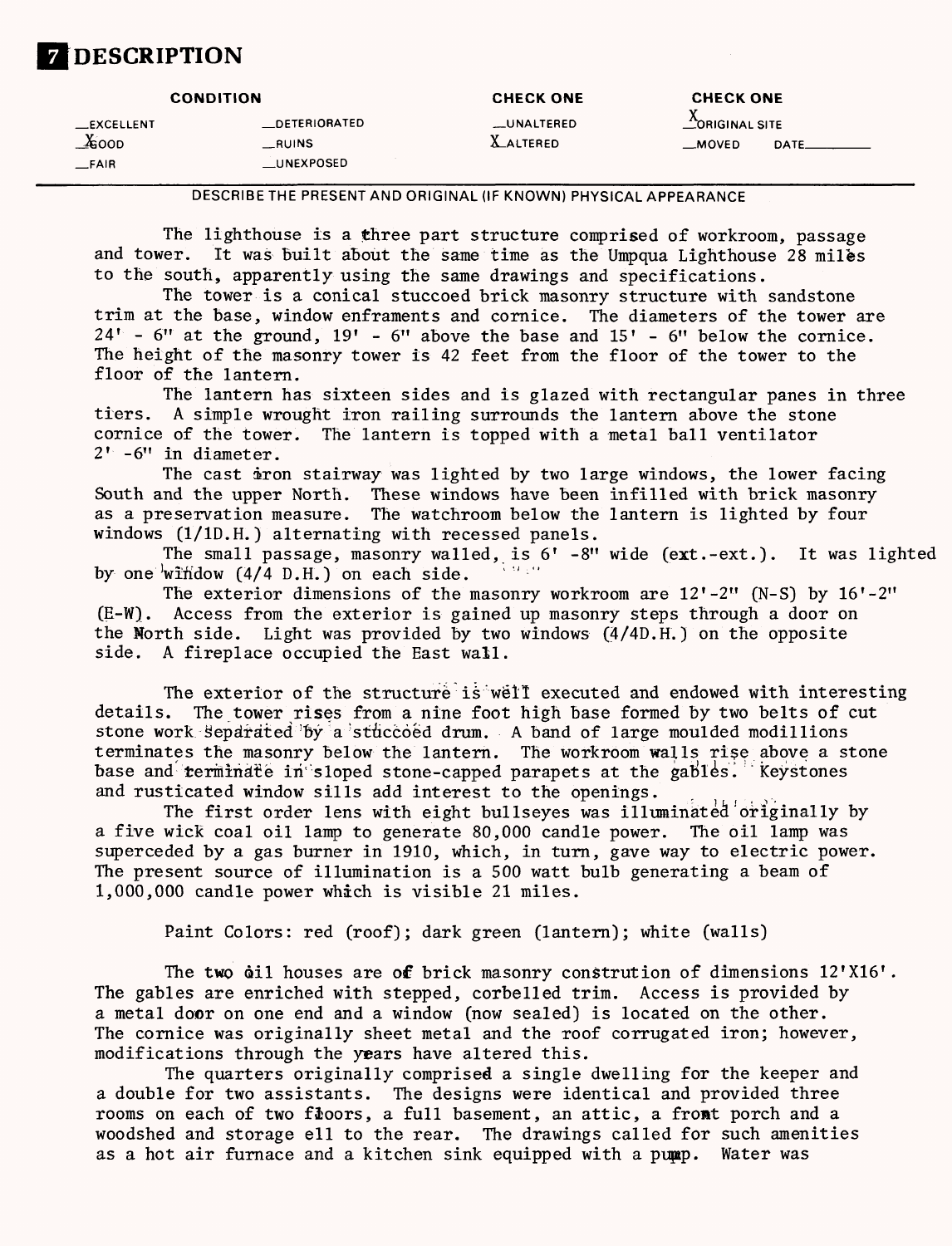**FOR NPS USE ONLY** 

### **NATIONAL REGISTER OF HISTORIC PLACES INVENTORY - NOMINATION FORM**

**RECEIVED** DEC 30 1977  $140128$  1978 **DATE ENTERED** 

> $\mathcal{L}_{\text{max}}$  , and interface  $\mathcal{L}_{\text{max}}$ the control of the Carlos Control of

> > $G = 4$ ve  $4 - 4$ ker ( $\sim$

| (LIGHTHOUSE)                   |                    |               |  |
|--------------------------------|--------------------|---------------|--|
| CONTINUATION SHEET HECETA HEAD | <b>ITEM NUMBER</b> | PAGE $\angle$ |  |

provided from a filtering cistern 14' in diameter and 11' high (1 per unit). The exterior of the quarters, of wood frame construction, is sheathed in rustic siding below the second floor line and wood shingles above. Major decorative features are the moulded window enframements and the railings and other wood trim on the front porch.

Extensive modifications were made to the quarters buildings in the 1930's.

Windows in the double dwelling were altered and the woodshed ells were removed. The single dwelling was razed. The quarters are now under the jurisdiction of the U. S. Forest Service.

The area being nominated contains two separate parcels: one containing the lighthouse and two oil houses under U. S. Coast Guard jurisdiction; the other containing the keeper's quarters under U. S. Forest Service jurisdiction.

 $x_{1} + y_{2} + z_{3} + z_{4} + z_{5} + z_{6}$ 

We have the first state of the state of the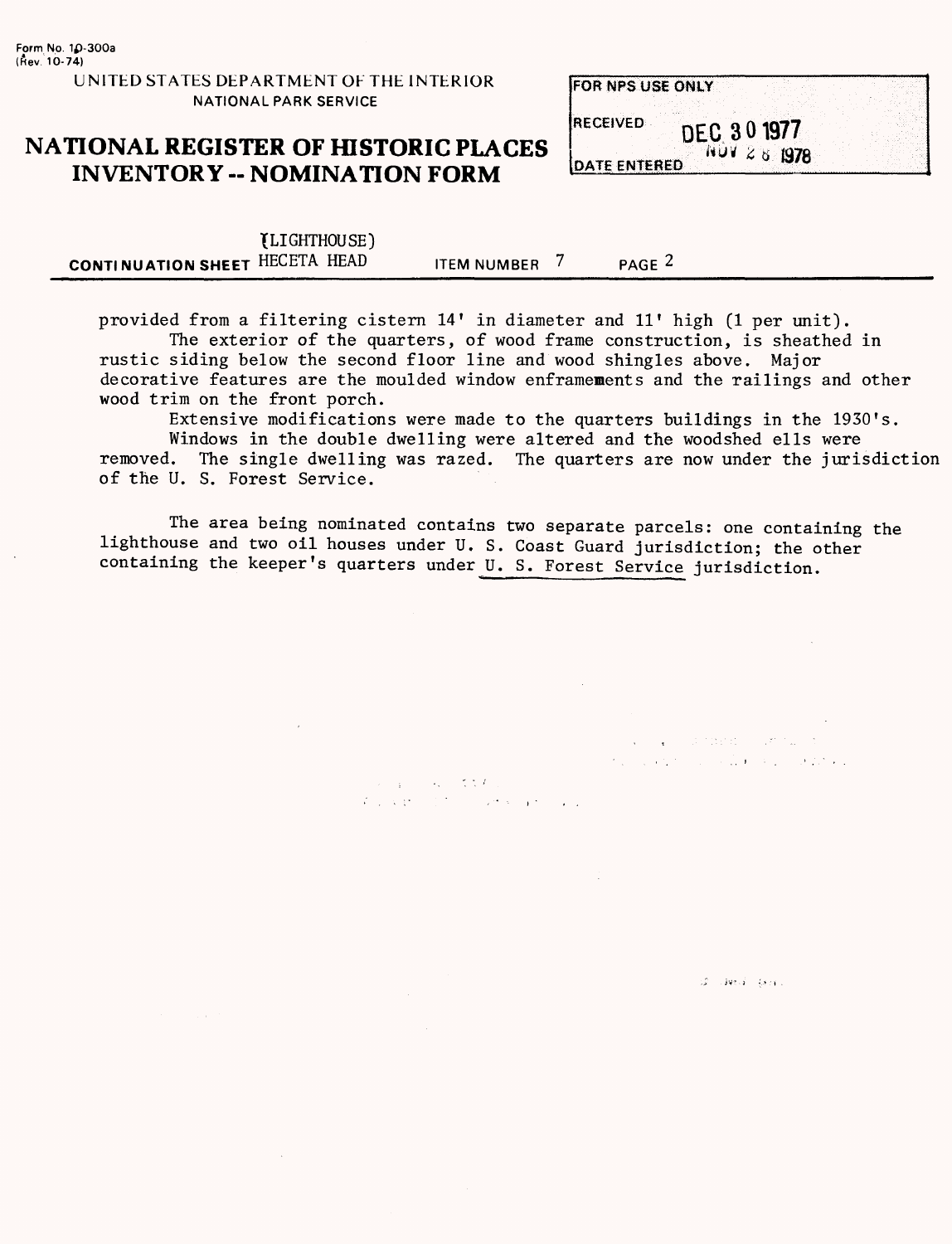# **01 SIGNIFICANCE**

| <b>PERIOD</b>         |                            |                                                                | AREAS OF SIGNIFICANCE -- CHECK AND JUSTIFY BELOW |                          |
|-----------------------|----------------------------|----------------------------------------------------------------|--------------------------------------------------|--------------------------|
| _PREHISTORIC          | _ARCHEOLOGY-PREHISTORIC    | COMMUNITY PLANNING                                             | <b>LANDSCAPE ARCHITECTURE</b>                    | $-$ RELIGION             |
| $-1400-1499$          | <b>ARCHEOLOGY-HISTORIC</b> | <b>CONSERVATION</b>                                            | $\equiv$ LAW                                     | $\equiv$ SCIENCE         |
| $-1500-1599$          | <b>_AGRICULTURE</b>        | $\_ECONOMICS$                                                  | __LITERATURE                                     | $\_$ SCULPTURE           |
| $-1600-1699$          | <b>AARCHITECTURE</b>       | <b>EDUCATION</b>                                               | _MILITARY                                        | SOCIAL/HUMANITARIAN      |
| $-1700-1799$          | ART                        | <b>LENGINEERING</b>                                            | $_M$ USIC                                        | $-$ THEATER              |
| $X_{1800-1899}$       | $X$ COMMERCE               | <b>TELS PRICE LEXPLORATION/SETTLEMENT ACTUALITY PHILOSOPHY</b> |                                                  | $A$ TRANSPORTATION       |
| $X_{1900}$            | COMMUNICATIONS             | __INDUSTRY                                                     | _POLITICS/GOVERNMENT                             | $\equiv$ OTHER (SPECIFY) |
|                       |                            | $\Box$ INVENTION                                               |                                                  |                          |
|                       |                            |                                                                | けどく3つも<br>こうこう きこん                               |                          |
| <b>SPECIFIC DATES</b> | 1892-1894                  |                                                                | <b>BUILDER/ARCHITECT</b>                         |                          |

#### **STATEMENT OF SIGNIFICANCE**

Common GID of the Common Common

The lighthouse and its location in name memorialize Captain Don Bruno De Heceta of the Spanish Royal Navy who commanded an expedition of exploration in the Pacific Northwest in 1775. This once remote headland, located about midway between Umpqua River and Yaquina Bay, became the location of the last major coastal light established in Oregon. It is also the most powerful beacon along the Oregon Seacoast.

Construction of the Station, commenced in 1892, was completed in 1894 after a total expenditure of \$180,000. It has been reported that the brick masonry materials were freighted by sailing vessel from San Francisco to Florence, reloaded onto barges and towed by the Tug Quillian to the mouth of the Siuslaw, then off-loaded and hauled by team and wagon to the site.

The first order lens, installed in 1893, is of British manufacture by Chance Brothers. More often used in U.S. Lighthouses were those produced by optical specialists in Paris, thus this lens is  $_{i}$  rare.

Although the buildings have undergone alterations from time to time, the site remains relatively intact and recognizable as a light station. . The last resident keeper, Oswald Allik, left in 1963 when the light was automated. The quarters building is under the jurisdiction of the Forest Service. .Currently the quarters are used for an enviromental education center by Lane Community College under a Special Use Permit granted by the Forest Service. الموارد الأنافذ المسابقة المستند

Together with its twin, Umpqua River Light, this structure is among the most architecturally impressive of lighthouses on the West Coast. It was designed at a time when great attention was devoted to decorative detail of Utilitarian Buildings. The sensitive juxtaposition of textures of the stucco and the cut and rusticated stone has not been disquised by numerous coats of paint.

The siting of the light structure is spectacular. Because of the high visibility to travellers northbound on US 101, this is probably Oregon's most photographed coastal light. It is certainly the central element in a scene long to be remembered.

Heceta Head is now operated as a fully automated, unmanned station.

Construction drawings for the lighthouse and associated structures are on file at the Thirteenth Coast Guard District Office.

 $\sim 1$